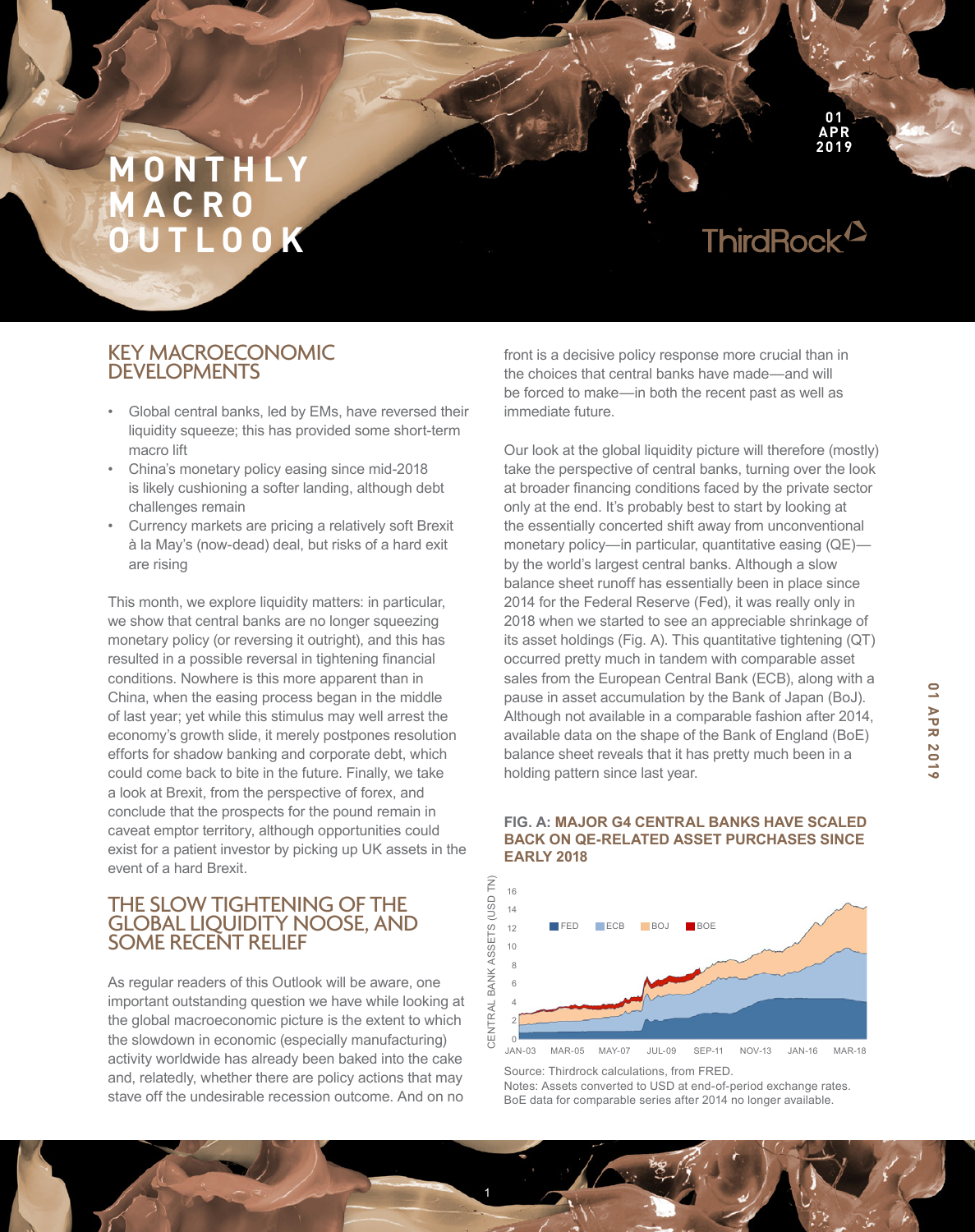

But that has not stopped a number of high-profile accidents along the way. It took a marked shift in sentiment as a result of Mario Draghi's famous "whatever it takes" pronouncement before markets ended their run on Euro Area peripheral sovereign debt. Then in 2013, the so-called "taper tantrum" which began when the Fed first began its slowdown of asset purchases—led to severe capital outflows from emerging markets. Most recently, Draghi again surprised markets by reopening a limited QE program within the Euro Area, even as markets were anticipating future moves toward monetary policy tightening.

With central bank communication over regular, plainvanilla interest rate policy already fraught with such ambiguity and risk of misinterpretation, it is hardly surprising that successfully conveying the wide array of unconventional operations—which, recall, includes not just the purchases of long-term government debt, but also possibly purchases of agency securities, corporate bonds, and even "forward guidance" (central-bank speak for jawboning, but largely regarded as cheap talk)—runs an even greater risk of falling flat on its face.

Be that as it may, the reality is that—however the news is taken by markets—the reliance of markets on the major central banks as the buyer of last resort would now need to come to an end. This translates, of course, to the loss of one important source of financial liquidity in the post-crisis era. The hope was always that the handoff would be smooth, which would then allow central banks to embark on the next phase: the normalization of their policy rates. This, again, is entirely sensible and prudent; by raising rates now, central banks ensure that they have enough room above zero to cut when the inevitable recession arrives (presumably in the next few years).

The decision to raise rates to maintain sufficient firepower for the future is further corroborated by mechanistic monetary policy rules, such as the famous Taylor rule. There are as many variants of the Taylor rules as there are independent-minded central bankers out there (and perhaps more), but the standard approach places weights on the extent to which the Fed is missing its inflation target (how far above or below two percent the current inflation rate is), versus how much output is above or below, and adjusts the nominal interest rate in a manner that caters to hitting both of these targets. We consider a rule that places equal weights on these two objectives (as recommended by John Taylor, the Stanford economist that is the originator of the eponymous rule), and two others, one that places a three-times-larger weight on the inflation gap (a hawkish rule), and the other that places the larger weight on the output gap (a dovish rule). This simple exercise reveals that the current Fed Funds target range of 2.25 to 2.5 percent is pretty close to at least two versions of the rule, and excessively high only if one places a large weight on price stability (Fig. B).

ThirdRock<sup>2</sup>

#### **FIG. B: TAYLOR RULE ESTIMATES MOSTLY SUGGEST THAT CURRENT FEDERAL FUND TARGET RATE IS APPROPRIATE**



2007Q1 2008Q3 2010Q1 2011Q3 2013Q1 2014Q3 2016Q1 2017Q3 2019Q1

Source: Thirdrock calculations, from BLS and CBO/FRED and Laubach & Williams (2003, updated)

Notes: L-W output gap data end in 2018Q1, data for rest of 2018 repeats Q1 estimate. Inflation gap calculated from core PCE and 2% target, and output gap data are two-sided estimates from Laubach & Williams. Hawkish (Dovish) rules substitute equal inflation (output) weights of 0.5 with 1.5.



INTEREST RATE (%)

**INTEREST**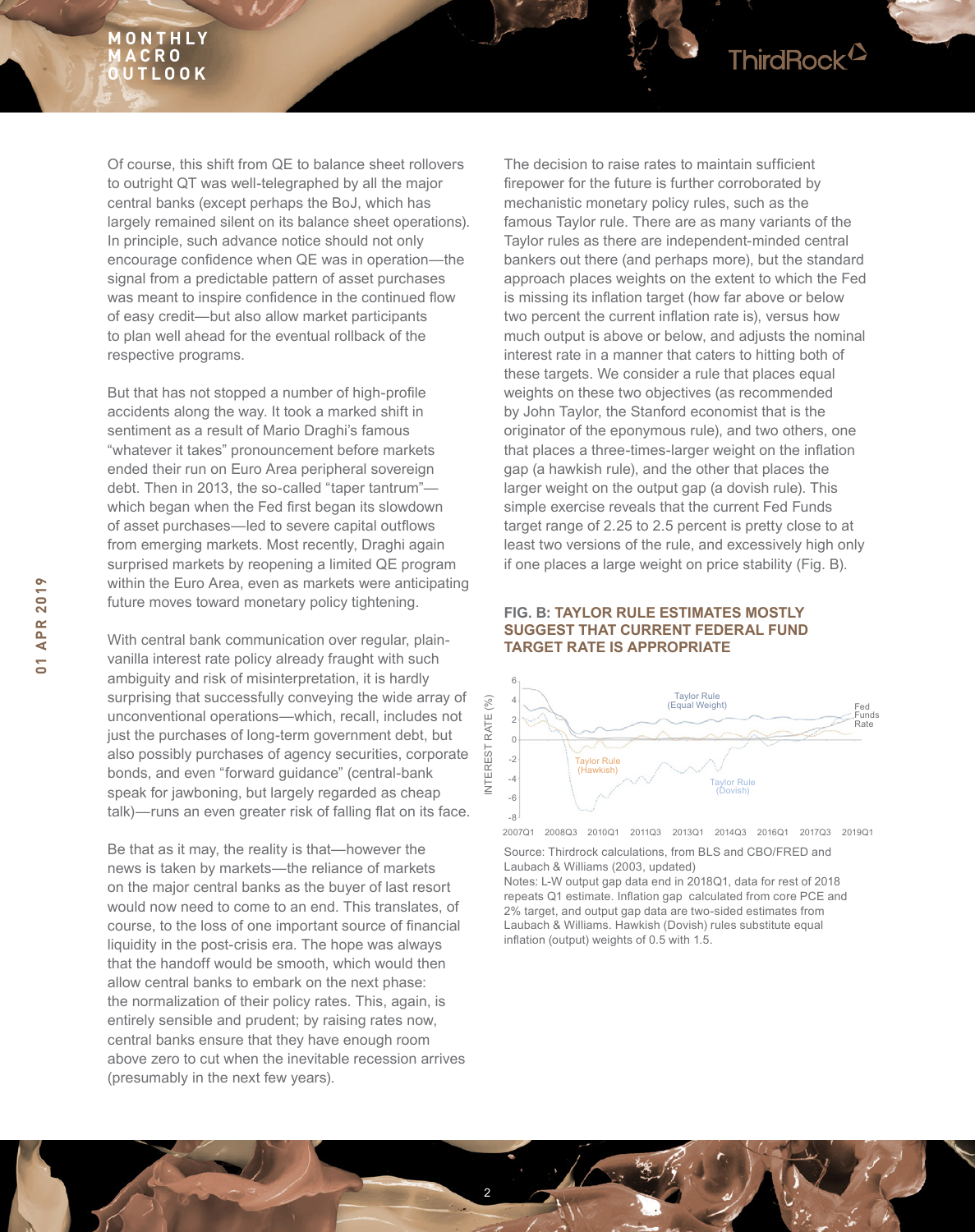

# **" We are in the early stages of a reversal, with financing conditions up substantially from the respective lows for DMs and EMs. "**

Of course, the Fed is not the only one paying attention to Taylor-type policy rules. A handful of other DM central banks have also begun their respective rate hiking cycles. In contrast to the rollout of QE, however, the rate normalization process has been far less uniform (Fig. C). The United States, by virtue of being the most advanced in its business cycle, was able to raise rates earlier than Europe (which had its own recovery pushed back as a result of a double-dip recession following its sovereign debt crisis). And the United Kingdom, which had previously been among the strongest performers among the G7 economies, had to hold off on raising rates as expected in 2016, as the BoE sought to steer the economy in the immediate aftermath of the Brexit referendum.

#### **FIG. C: THE RATE HIKE RECORD AMONG DM CENTRAL BANKS HAS BEEN LESS UNIFORM COMPARED TO BALANCE SHEET NORMALIZATION**



Source: Thirdrock Compilation, from Central Banks/Datastream. Notes: Official central bank policy interest rates. Declared central bank inflation targets differ (AUS, CAN: 2 +/- 1%; EUR: < 2%; GBR, JPN, USA: 2%).

The picture has been no more coordinated among the smaller DM central banks: while the Bank of Canada started hiking steadily around the middle of 2017, the BoJ and Reserve Bank of Australia have yet to adjust their policy rates, likely because they hold the belief that their respective economies are not quite at escape velocity for them to do so.

All those interest rate increases, of course, is exerting a further effect on liquidity conditions, which are already tighter as a result of QT. Indeed, even for DM economies that have not yet hiked their interest rates proper, the growth rate of the broad money supply—a measure of currency in circulation together with most forms of liquid deposits—has fallen considerably since 2017 (Fig. D). This drop has been most precipitous in the United Kingdom (no prizes for guessing why), but is at a half-decade low in all the G4 economies. The picture is hardly any better among the BRICs, where money supply growth is about half of what it was ten years ago (the saving grace is that, since mid-2017, liquidity has popped back up in most countries within this group, with the exception of China; more on that below).

#### **FIG. D: MONETARY POLICY TIGHTENING HAS LED TO AN APPRECIABLE SLOWDOWN IN THE GROWTH RATE OF THE BROAD MONEY SUPPLY**



Source: Thirdrock calculations, from OECD MEI/Datastream. Notes: MA(4) of seasonally-adjusted QoQ period average of M3 money supply growth.

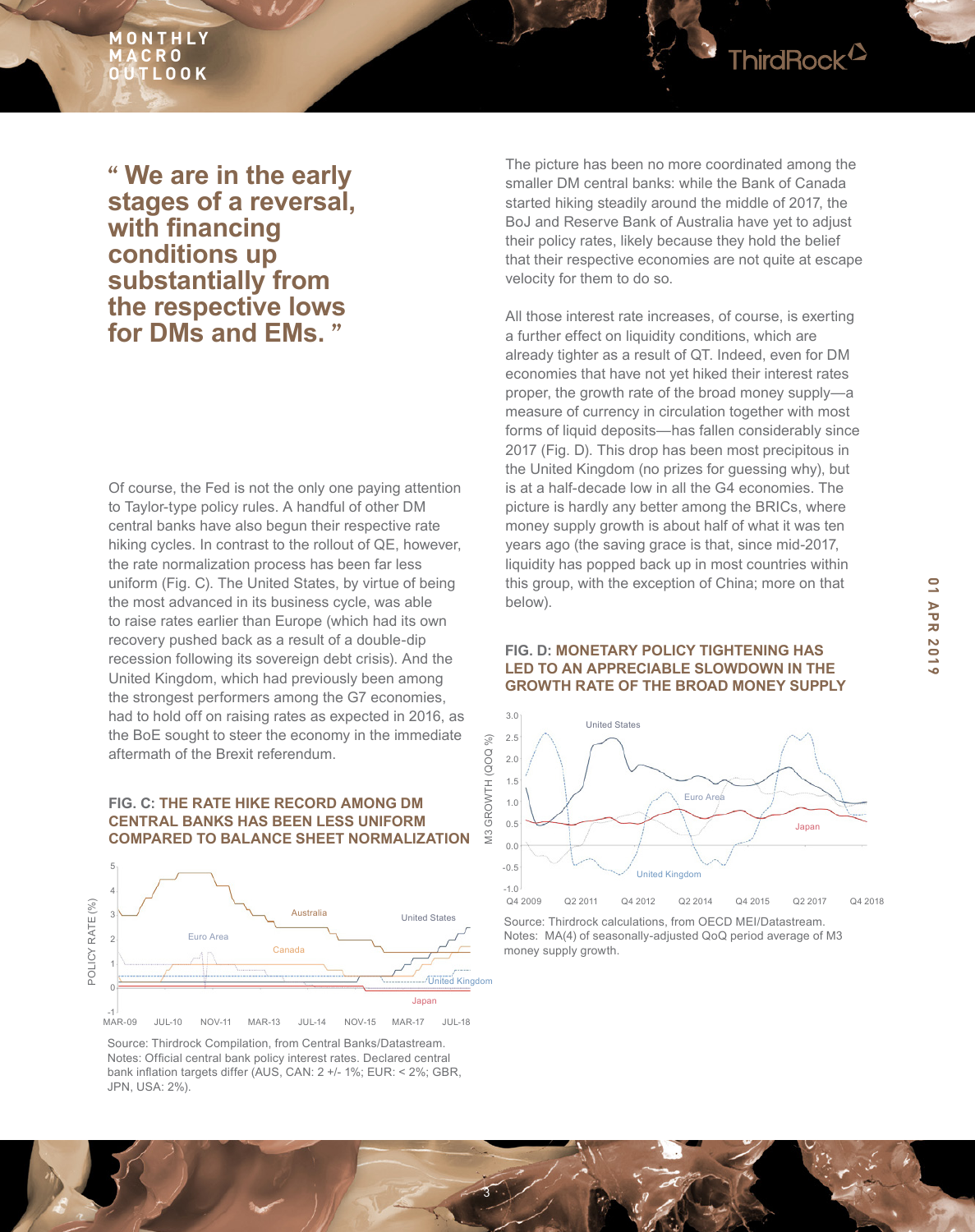The undue effect that EMs have had to suffer through in response to DM policy action reprises a theme that we have brought up before in previous Outlooks. As DM central banks have pursued policy tightening, their EM equivalents have had to scramble and follow suit, in spite of the relatively weaker position of their economies (recall, Brazil and Russia only exited recession within the past couple of years). This is the usual EM curse, but one would have thought that their relative maturity would have insulated them better this time round. The pounding of EM assets through most of 2018 is a stark reminder that, by the thinking of financial markets at least, this is not yet the case.

Consequently, EM monetary authorities have moved more decisively toward easing, at least in the aftermath of their enforced hikes in the second half of 2018 (Fig. E). The Reserve Bank of India, under its new governor Saktikanta Das, nudged rates down two months after his appointment in December, and although the People's Bank of China has not directly adjusted their policy rate, it has relied on other tools—notably the reserve ratio, which was first cut in the middle of 2018 and is now 2.5 percentage points lower—to effect easing (more on that in the next section). Globally, almost three times as many EM central banks have cut rather than raised rates this year (with Chile, Honduras, Pakistan, and Tunisia bucking the trend). It is clear that EM central banks are now well-placed to lead the reversal in the global liquidity tightening plans that were initiated by their DM counterparts.

#### **FIG. E: EM CENTRAL BANKS FOLLOWED THE DM HIKE CYCLE RELUCTANTLY, AND A NUMBER HAVE NOW MOVED TOWARD EASING**



Source: Thirdrock compilation, from Datastream. Notes: Official central bank policy interest rates. Declared central bank inflation targets differ (BRA: 4.5 +/- 2; CHN, RUS: 4; IND: 6; ZAF: 3-6).

Now, the entire point of all this central bank policy action was that there was a belief that there would be a smooth handoff of lending to the private sector. Has this occurred? It certainly seemed so at the start of 2018. However, financing conditions over the rest of 2018 tightened considerably, and it did so regardless of whether one looked at the developed or emerging world (Fig. F). Interestingly, the easing of financing appears to have occurred just a shade earlier in EMs; this owes, perhaps, to the more proactive actions among EM central bankers.

Regardless, there is now a quarter's worth of evidence that we are in the early stages of a reversal, with financing conditions up substantially from the respective lows for each group. Whether this tentative trend persists will, in our view, be the strongest determinant for whether the global economy slips into a recession either very late this year or next year. It's probably worthwhile pointing out that this view, while conventional, is not universally shared. The Economic Cycle Research Institute (ECRI), for instance, believes that economies go into recession when they enter—and fail to exit—a "window of vulnerability," instead of being tipped into it by unexpected shocks. We actually see less difference between their view and our more standard one; in this case, our argument is simply that the shock would be entirely endogenous. Put another way, the decision by global central banks to forestall additional tightening this year will have far greater influence on real economic activity worldwide, than the fiscal policy choices of governments. Or, for that matter, the credit creation choices of private sector banks, which are demonstrably still heavily reliant on the availability of easy credit by central banks.

The idea of skirting a recession in the short run, of course, does not necessarily recommend itself as the best policy for the longer run. The entire point of raising rates was to afford more wiggle room for the traditional magnitude of cuts over the course of past recessions (usually in the 5 percentage-point range). This would require a handoff, of public to private sector-led credit provision. And early 2018 offered the best shot for such a handoff. Even with the generous benefit of hindsight, it is difficult to conceive of when policymakers could have chosen a better time to tighten conditions: economic activity was roaring, and inflation, while still largely contained, was beginning

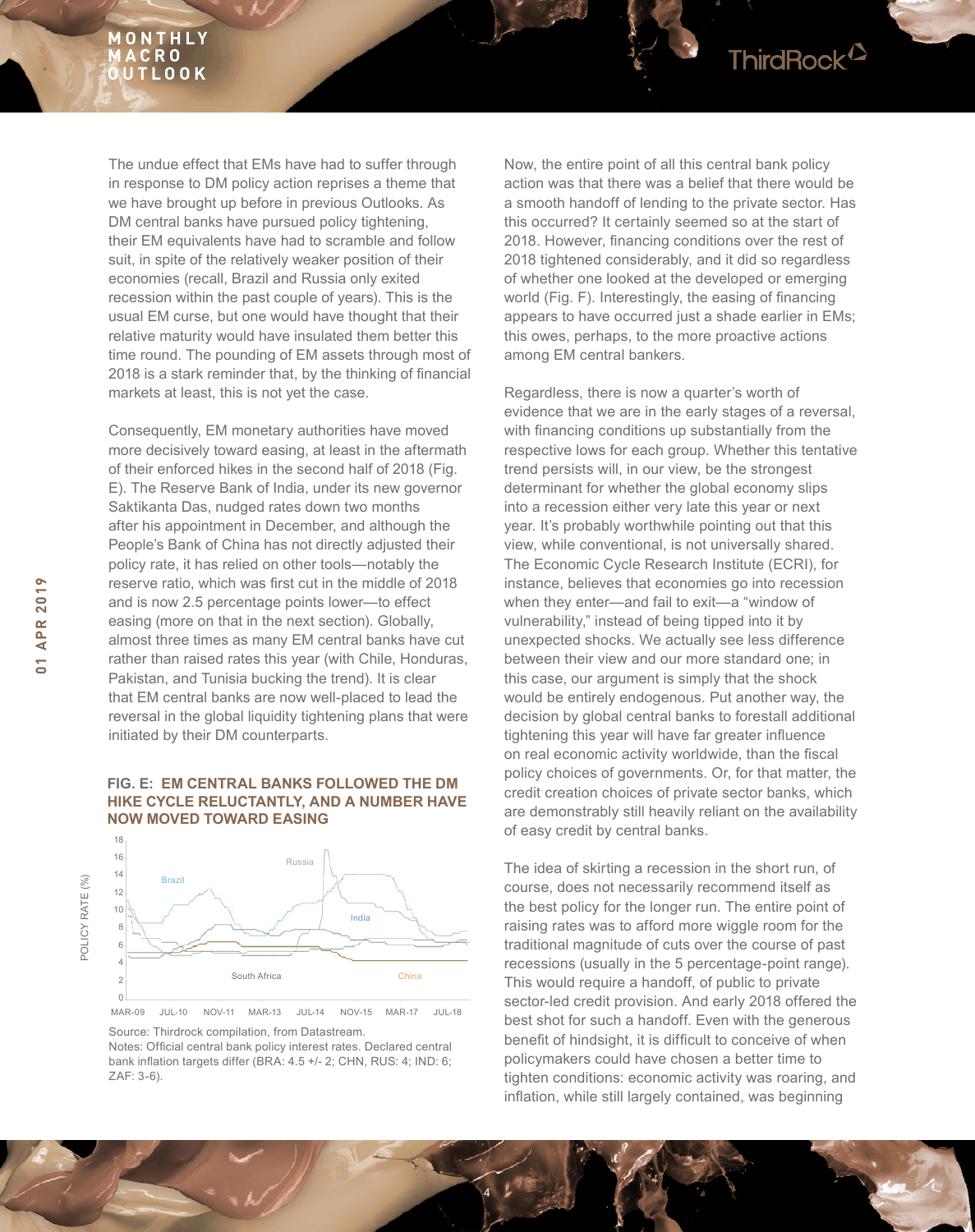

to threaten. The policy rate rises were themselves controlled and well-telegraphed.

So while we—and financial markets—will certainly be gratified by some delay in the weakening of economic conditions, policymakers do run a real risk that should an unexpected (rather than policy-induced) shock hit the world economy, we would be in real trouble when looking for tools to dig ourselves out. That is a problem for another day, however. For now, there is a real possibility that, should global policymakers succeed in their liquidity relief efforts, bullish conditions may persist through till at least the end of the third quarter of this year. Looking for low-cost hedges to a more concerted downturn remains sound insurance, but asset markets may have one last wind yet.

In the longer run, though, it behooves investors to be prepared for the fact that many global central banks will have insufficient ammunition to combat the next recession down the line (this includes to some extent unconventional monetary policy tools, since balance sheets have yet to be fully unwound, and negative rates have only proven to work up to a relatively small lower bound). Governments will then need to turn to fiscal policy. This will have clear implications for bond prices, especially for sovereigns that do not possess sufficient fiscal room to expand their deficits considerably. If so, expect the usual run-to-bondsafety valve to be challenged, at least in high-debt economies.

#### **FIG. F: FINANCING CONDITIONS FACED BY THE PRIVATE SECTOR TIGHTENED CONSIDERABLY IN 2018, BUT HAVE LOOSENED SINCE**



Source: Thirdrock calculations, from GS Global Investment Research Notes: Inverted FCI takes the inverse of the index and renormalizes by multiplying by 100, so that increases (decreases) indicate looser (tighter) conditions. FCIs are weighted averages ofpolicy rates, LT riskless bond yields, corporate credit spread, equity prices, and tradeweighted exchange rate (all when available).

5

# CHINA: SQUEEZING BLOOD OUT OF **STONE**

One undeniable reality for even the most ardent China apologist is the fact that Chinese growth has decelerated substantially since the middle of last year, and that this downturn is one of the major reasons why the world stands on the brink of a more broad-based slowdown. Skeptics might even claim that China is in outright recession, and its elevated official growth rate is only a result of fiddling with the statistics. While we understand why certain quarters may hold such a position, it strikes us as both unsupported by the data—alternative growth metrics that are much harder to fake, such as electricity consumption or freight traffic volumes, have not collapsed—and inconsistent with a bevy of academic research (which has argued that historical Chinese national statistics have underestimated as much as exaggerated growth, so the reported rate should thus be viewed as a smoothed average).

Setting aside the possibility of recession, it is nevertheless the case that a significant contraction is underway. It's worth noting that, for the past four decades, China has not experienced the traditional twoquarter-negative-rate recession that is typically observed elsewhere. But a contraction regime—which we define as an extended dip in growth below 3 percent—is part of the post-1980 Chinese economic experience, and the more fundamental question is how close we are to this state of affairs (or are we already in it?) at the present time. This question is important, not only because of the spillover effects that a Chinese contraction would have on the rest of the world—especially commodityexporting economies—but also because a better sense of how close the economy is to freezing up will give us a better sense of how Chinese policymakers may respond.

To this end, we begin by reviewing a number of alternative measures for Chinese activity (Fig. G). The slowdown is most evident in industrial production, which has continuously slid as the (reported) GDP growth rate has ticked down. But this slowdown preceded the recent headlines about trade wars and oil shocks; rather, it has more-or-less been in place since the middle of 2017, and it is not unfair to argue that the deceleration is at least in part an engineered slowdown emanating from a scaling back of the industrial manufacturing sector, in an attempt to promote consumption and the services sector. There are additional reasons to believe that the slowdown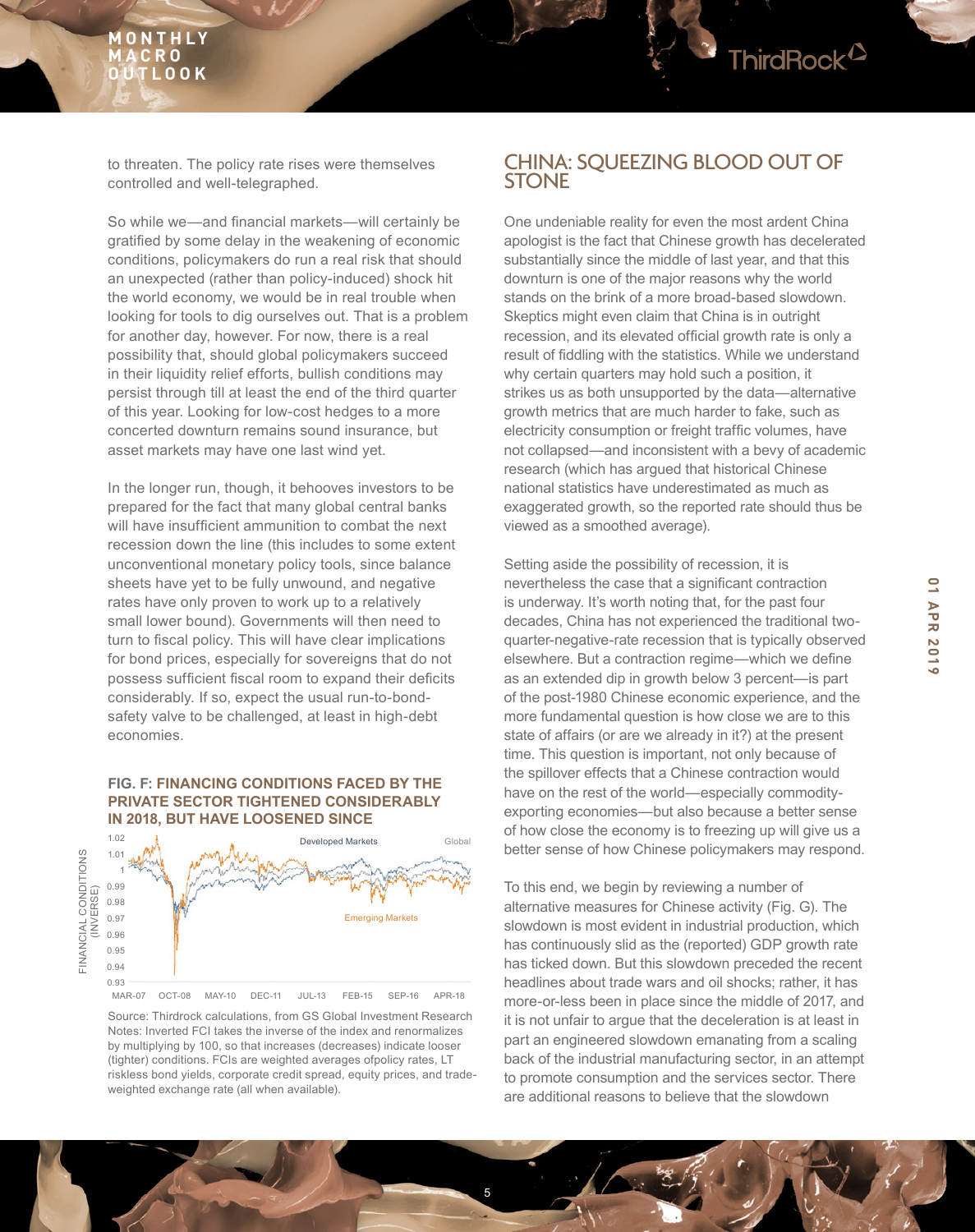

#### **FIG. G: CHINESE PROXIES POINT TO A SLOWDOWN, BUT NOWHERE AS SEVERE AS IN MID-2015, WHEN THERE WAS A MARKET ROUT**



JAN-07 JUN-08 NOV-09 APR-11 SEP-12 FEB-14 JUL-15 DEC-16 MAY-18

Source: Thirdrock calculations, from China National Bureau of Statistics and Conference Board /Datastream.

Notes: Keqiang index proxy for GDP constructed from rail cargo volume, electricity consumption, and bank loan disbursements. New Keqiang index proxy alters weights for the industrial sector and includes additional nonmaterial service sector indicators.

**" In the longer run, it behooves investors to be prepared for the fact that many global central banks will have insufficient ammunition to combat the next recession. "**

As alluded to above, one important reason why this slowdown may have been arrested is because of the very proactive policy measures adopted by Chinese authorities over the past half-year or so. While much recent commentary has focused on the fiscal policy stimulus—primarily large-scale tax cuts and fee reductions announced at the opening of the National People's Congress—the stimulus that has already percolated through the economy has been monetary in nature, beginning with the steady reduction in banks' reserve ratios, followed by further easing in other regulatory requirements (such as the acceptable ratio of nonperforming loans, along with a tempering of the strict crackdown on shadow bank lending).

ThirdRock<sup>2</sup>

All these moves have translated into a tentative shift in domestic financing conditions. Undeniably, the broadest metric of credit and liquidity available to agents in the broader economy—what the People's Bank terms total social financing (TSF)—has fallen since the highs in the immediate aftermath of the global crisis, when Beijing opened the taps to insulate the economy from spillover effects due to the crisis (Fig. H). This was scaled back starting around 2010, and TSF growth fell to rates of around the high teens. This growth then downshifted again over the course of 2018, ending the year at around a 10 percent growth rate.

#### **FIG. H: TOTAL FINANCING AVAILABLE TO THE ECONOMY HAS STEADILY FALLEN SINCE THE CRISIS, BUT APPEARS TO HAVE STABILIZED RECENTLY**



MAR-03 JAN-05 NOV-06 SEP-08 JUL-10 MAY-12 MAR-14 JAN-16 NOV-17

Source: Thirdrock compilation, from PBOC/Datastream.

6

Notes: Total social financing is aggregate financing to the economy from the financial system, and includes bank loans, corporate bonds, nonbank lending, and local government bonds. Data prior to 2016 (2014) available only at quarterly (annual) frequency. Money supply is for M2.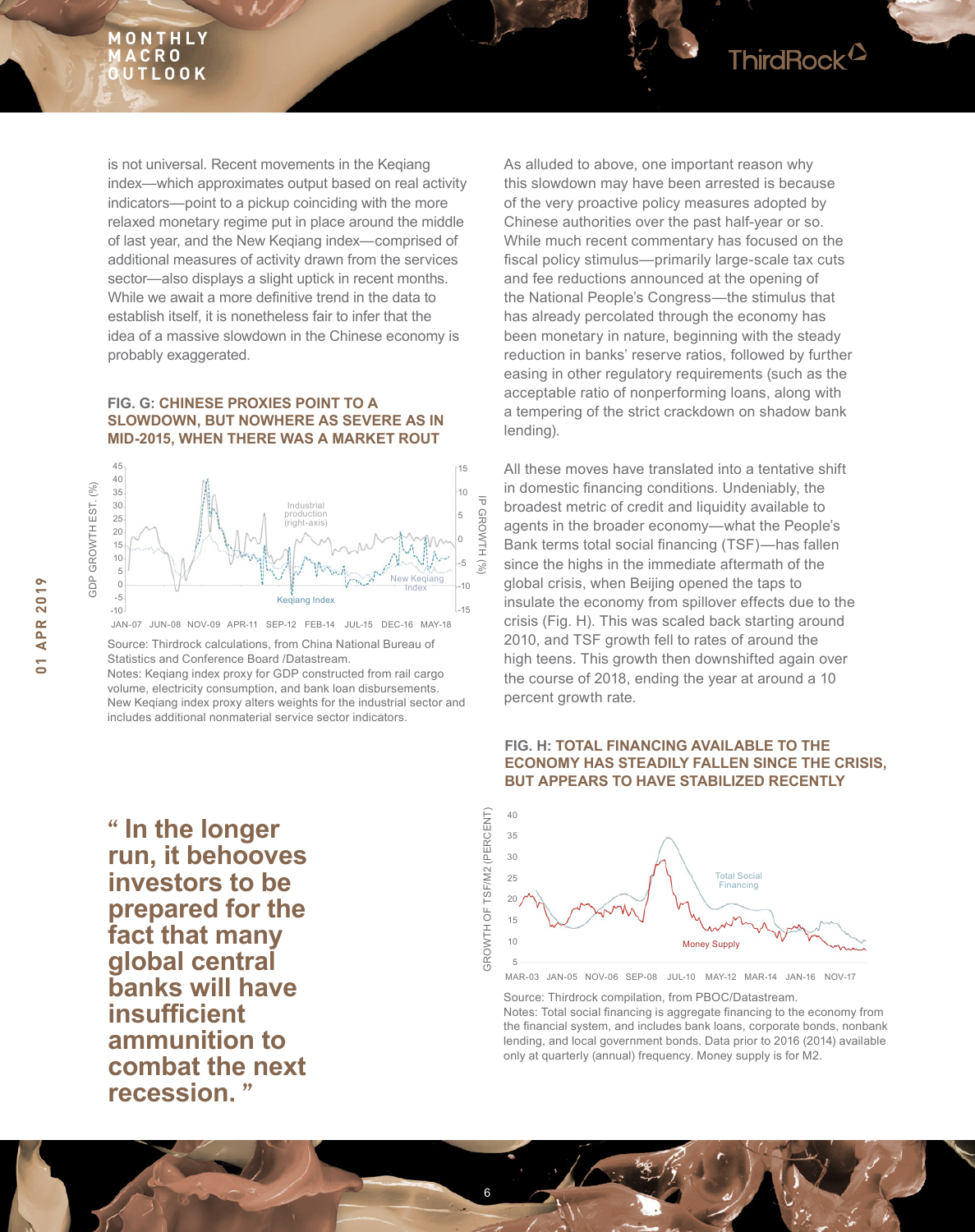Astute chart-readers will also undoubtedly notice the divergence between changes in the money supply and TSF. While growth in TSF is usually somewhat faster than that of the money supply, what is relevant here is that the continued, steady reduction in the growth rate of the former over the course of 2017 was not immediately accompanied by a reduction in TSF growth (indeed, TSF expansion remained elevated through most of that year). This divergence is almost certainly attributable to the infamous shadow banking section, which underwent a crackdown in 2018.

Now that crackdown looks to be slowing down, both on the basis of anecdotal feedback from the ground, as well as what is evident in the data; TSF growth has actually risen since the beginning of the year. Of course, part of that uptick is simply the effects of the relaxation of regulation on bank lending ratios. Still, policymakers appear to have belatedly come to the realization that a rapid, broad-brush clamping down of the sector would have unwelcome repercussions at a time when the external environment is no longer as favorable for tight money policy. Better to selectively target only the most egregious practices within the shadow lending sector and allow the remaining players time to get their ships in order.

More generally, the government now appears to be more sensitive to a more fine-tuned approach to effecting monetary policy, at all levels. This is most evident by the requirement that commercial banks boost their lending to small and medium enterprises (SMEs), which indirectly implies a scaling back of lending to large, state-owned enterprises (SOEs), which had been the norm (to the tune of SOEs accounting for more than four-fifths of all new loans generated). Critics of the banking system had long recognized the bias of bank lending—especially in state-owned banks—toward the large SOEs, owing to their implicit government backing, and hence perceived safety (even if at the cost of lower margins). This had become an ever-greater constraint to the continued expansion of more dynamic private-sector-driven SMEs, and is one important reason behind the tilting back of Chinese investment toward public-sector firms since 2016, after close to a decade of reduction in the public share.

This point, astutely made by the Peterson Institute's Nick Lardy, is important because large Chinese SOEs are notoriously inefficient, relative to SMEs. Returns on assets in the public sector are dwarfed by that of the private sector—the spread in recent years between the two has been as high a 6 percentage points—and so it is unsurprising that the efficiency of capital usage in the economy has fallen sharply (Fig. I). The inverse incremental capital-output ratio—changes in output for a given change in investment, a proxy for the quality of capital deployment—have languished at post-crisis lows. It should therefore be no surprise that output has followed capital usage efficiency downward.

ThirdRock<sup>12</sup>

#### **FIG. I: THE EFFICIENCY OF CAPITAL USAGE HAS FALLEN ALONGSIDE THE DECLINE IN THE GDP GROWTH RATE**



Source: Thirdrock calculations, from China National Bureau of Statistics/Datastream.

Notes: Keqiang index proxy for GDP constructed from rail cargo volume, electricity consumption, and bank loan disbursements. ICOR is calculated as the investment share of output divided by the GDP growth rate.

The pivot toward SMEs—or, perhaps more accurately, the removal of bias away from SOEs—is now evident in the data, at least insofar as lending is concerned. Even amidst the drawdown in domestic credit, there has been a stalling in lending to the largest SOEs, with little retraction in lending to their smaller compatriots (data comparing lending to private SMEs are, unfortunately, unavailable) (Fig. J). Importantly, this shift began in 2018, before the more recent policy announcements; so as long as lending patterns continue to evolve in favor of smaller firms, there is still hope that the fine-tuning of liquidity provision may yet reap benefits in terms of improved economic efficiency.

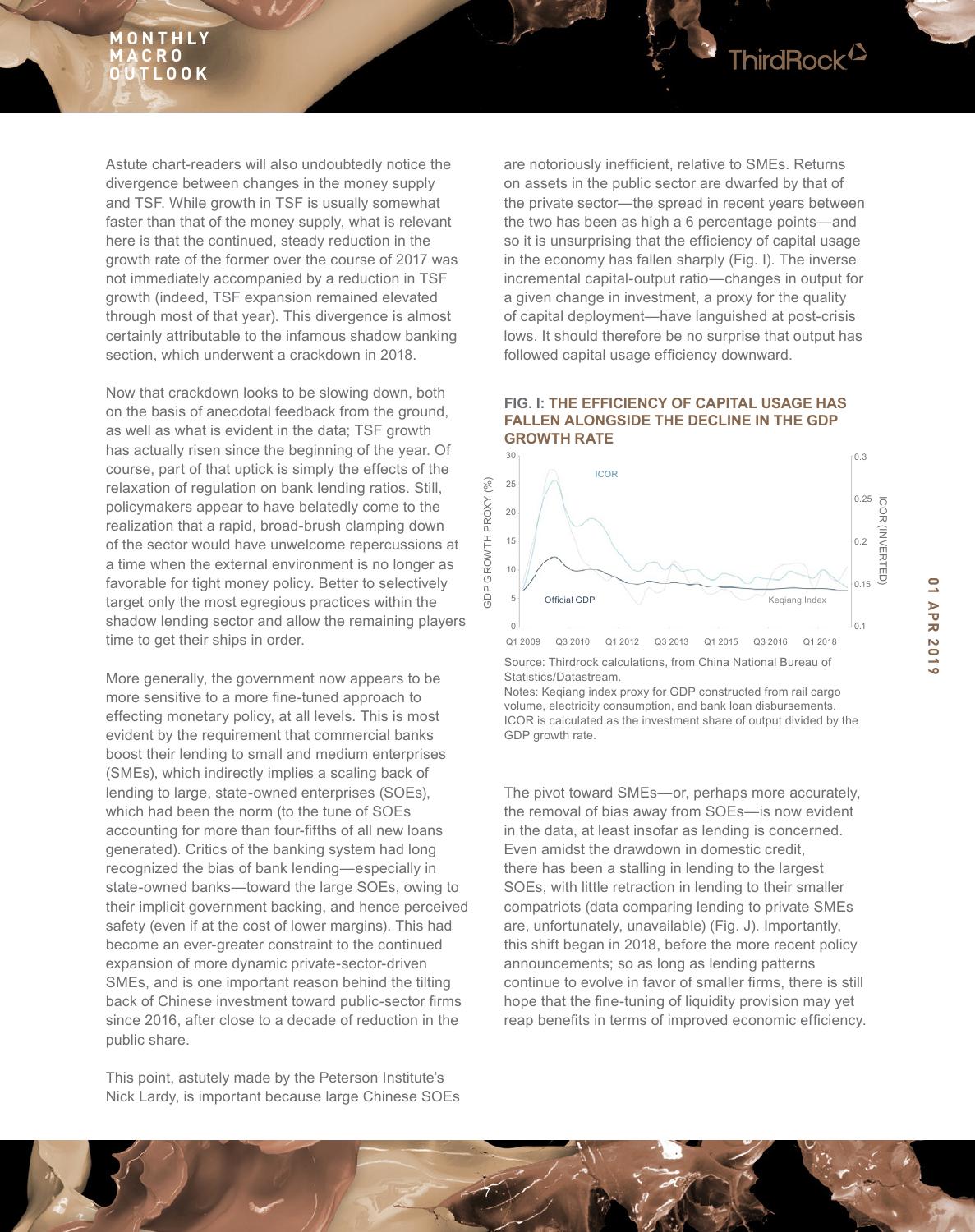#### **FIG. J: DOMESTIC CREDIT GROWTH HAS ALSO STABILIZED, WITH CREDIT TOWARD LARGE SOES EVEN FALLING SINCE LATE 2018**



Source: Thirdrock calculations, from PBOC/Datastream. Notes: Nominal borrowings of state-owned enterprises from the central bank and YoY change in total domestic credit extended by depository institutions.

But Chinese administrators will definitely have their task cut out for them. Blunt lending instruments, such as the lending rate, have—in parallel with how changes in the ICOR have accompanied reductions in output growth—become less efficacious over time. In particular, the prime lending rate had been cut since the fourth quarter of 2014, but growth in investment has stubbornly remained on a downward trend (Fig. K). Not that this reduction in growth is wrong or intended; after all, reducing the economy's reliance on investment as an engine for growth is one of the objectives of the rebalancing plan. Still, if fixed investment is not responding much to the interest rate channel, growth can only be maintained by other components of aggregate expenditure picking up the slack.

#### **FIG. K: TOTAL FIXED ASSET INVESTMENT HAS STEADILY FALLEN DESPITE SEVERE CUTS IN THE LENDING RATE**



Source: Thirdrock calculations, from NBS and PBOC/Datastream Notes: Total fixed asset investment sums investment in primary, secondary, and tertiary sectors.

8

In the final analysis, China's objective of engineering a soft landing while its economy rebalances (and simultaneously faces external shocks in the form of trade-related uncertainty) may well look like a doomed effort. Avoiding further debt buildup and reducing shadow banking activity look, from the outside, to be contradictory to the more recent credit relaxation moves. At the very least, these constant policy readjustments and realignments look very much like a three-steps-forward, two-steps-back sort of maneuver. But nobody said the process would be easy, and the Chinese have always maintained a pragmatic approach to economic management, at least ever since Deng Xiaoping's claim that reform would entail "crossing the river while feeling the stones." The implication for investors is to be careful when betting against China. The runaway performance of Chinese equities in 2019 is a reminder of this risk.

# POUNDING THE TABLE ON BREXIT

Okay fine, it's a terrible pun, but there is hardly a better way to look at the jumbled state of Brexit than with a generous dose of humor. And try as one might, as the pinky-swear-final-no-more-delays deadline for finalizing Brexit arrangements draws near (as of now, either Apr 12 if there is no deal or an indefinite postponement, or May 22 with a deal), markets are beginning to refocus on the implications of the event. And nowhere is the focus more intense than in currency markets, given how the pound has borne the brunt of changes in macro fundamentals implied by Brexit.

Indeed, the pound correction—which began pricing in the possibility of Brexit as early as the start of 2016—has been truly remarkable. Between the time a referendum would become a reality (with the passing of the EU Referendum Bill in May 2015) to when the outcome of the vote indicated that the results would favor leaving (in the early hours of June 24 the following year), the value of the pound collapsed by 17 percent (Fig. L). Following the vote, the pound has mostly traded sideways (albeit with significant volatility; it staged an extended recovery in nominal terms between the first quarter of 2017 and 2018, before collapsing again thereafter). The entire sorry story has led to significant losses for foreign investors in British assets, despite a respectable performance of the benchmark FTSE over the same period.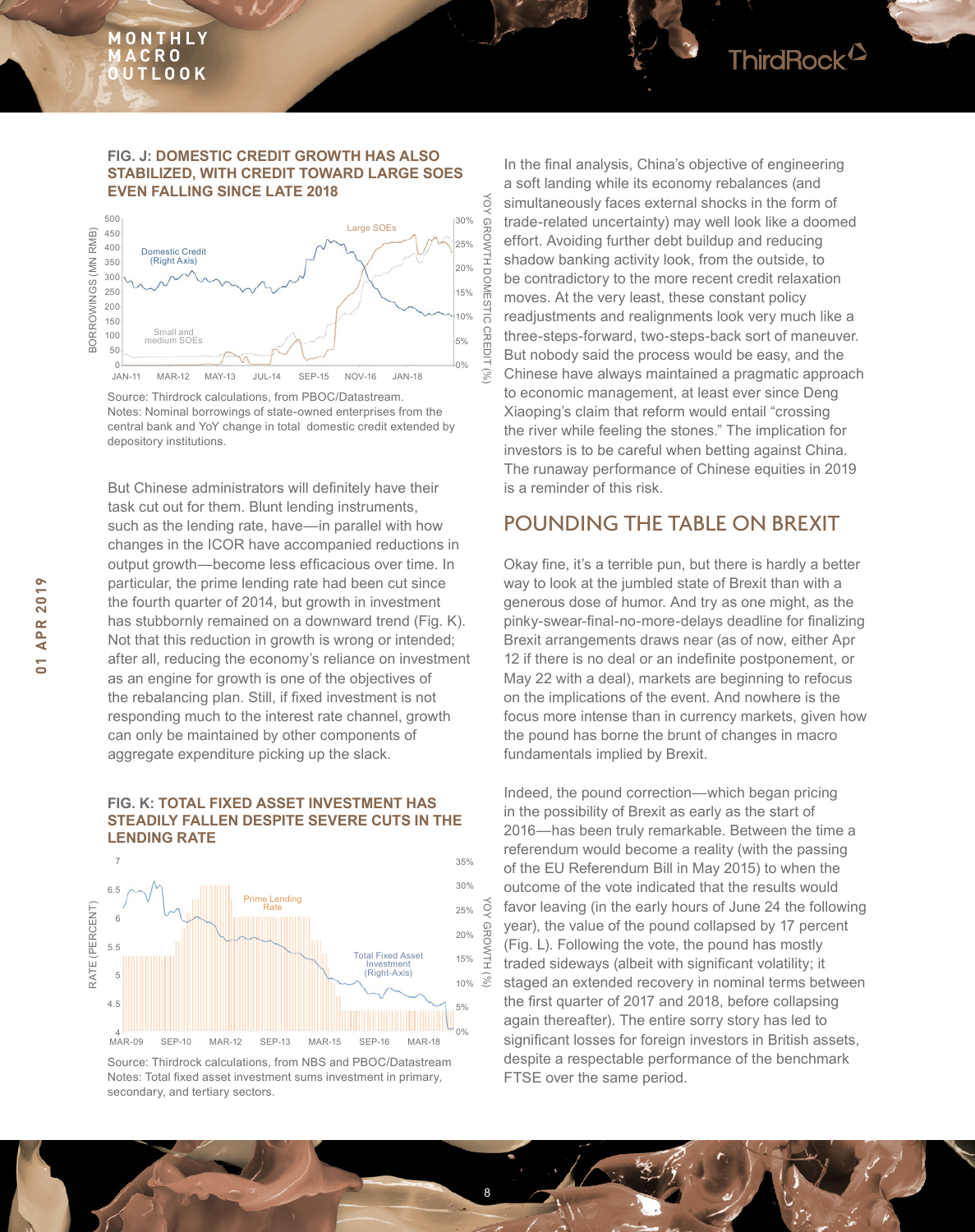

Source: Thirdrock compilation, from JP Morgan and BoE/Datastream Notes: Real efective exchange rate for the UK computed from tradeweighted basket comprised of major partners, using CPI. Nominal rate represented as units of base currency (GBP) per quote currency (USD), such that an increase represents an appreciation.

That chatter in markets is now about how the pound will go in the aftermath of Brexit (if or when that happens). Naturally, this will depend on the actual outcome, which could be one of five distinct scenarios: a relatively-soft-but-imperfect Brexit with May's deal (which has failed three attempts and looks to be dead in the water); ultra-soft Brexit under some manner of customs union or single-market membership (which would entail no meaningful changes to the UK's relationship with Europe relative to pre-Brexit, but at the cost of relinquishing voting rights); another referendum (of which chances are slim, and for which remain is by no means guaranteed); a new general election (which is unlikely to alter the eventual Brexit choices that would still have to be made, but may mean remain if the constitution of parliament changes in dramatic favor of Remainers); and a super-hard Brexit to WTO rules (the worst possible outcome that everyone would like to avoid).

While it's difficult to pin probabilities on any of these outcomes without significant error, we would venture that the two most likely possibilities are the ultra-soft or super-hard Brexit. The very soft version of Brexit appears to have come closest to a majority in the indicative votes that Parliament has advanced, and without sufficient progress in semi-soft options, the risk of a hard Brexit grows by the day (a risk that deeply interested external observers like the EU have begun to prepare for). Of course, in some ways this is simply a return to the original choices posed during

9

the referendum, except that there will be no transition buffer this time round. And if all these choices are beginning to sound like differing brands of toilet paper, you are getting a good sense of the nature of choices facing the British economy.

ThirdRock<sup>12</sup>

On our part, we believe that forex markets are actually pricing in an outcome similar to May's deal, and were that to become reality, we would expect little mediumterm change in the pound (it could well fall immediately following the announcement, but we suspect any such change will be short-lived). But if the ultra-soft outcome comes to pass, a bounce back to pre-2015 levels—or something close to it—is entirely possible, as the pound undergoes a transition in its regime. If super-hard results, expect another plunge, as the pound undergoes an alternative regime shift, but in the opposite direction.

Overall, we remain guarded about what all this means for UK assets. The bifurcated nature of possible macro outcomes leaves us with little guidance for a data-reliant investor. It is important for investors to recognize that any positions they take, therefore, entails a bet. This is, unusually, the case even in the medium run, when mean reversion often corrects for short-term sentiment swings. With little margin for safety, we can only recommend contingent actions: if hard Brexit occurs, picking up assets in the aftermath may well prove to be a sound investment, but only over the long run.

> **" If hard Brexit occurs, picking up assets in the aftermath may well prove to be a sound investment, but only over the longer run. "**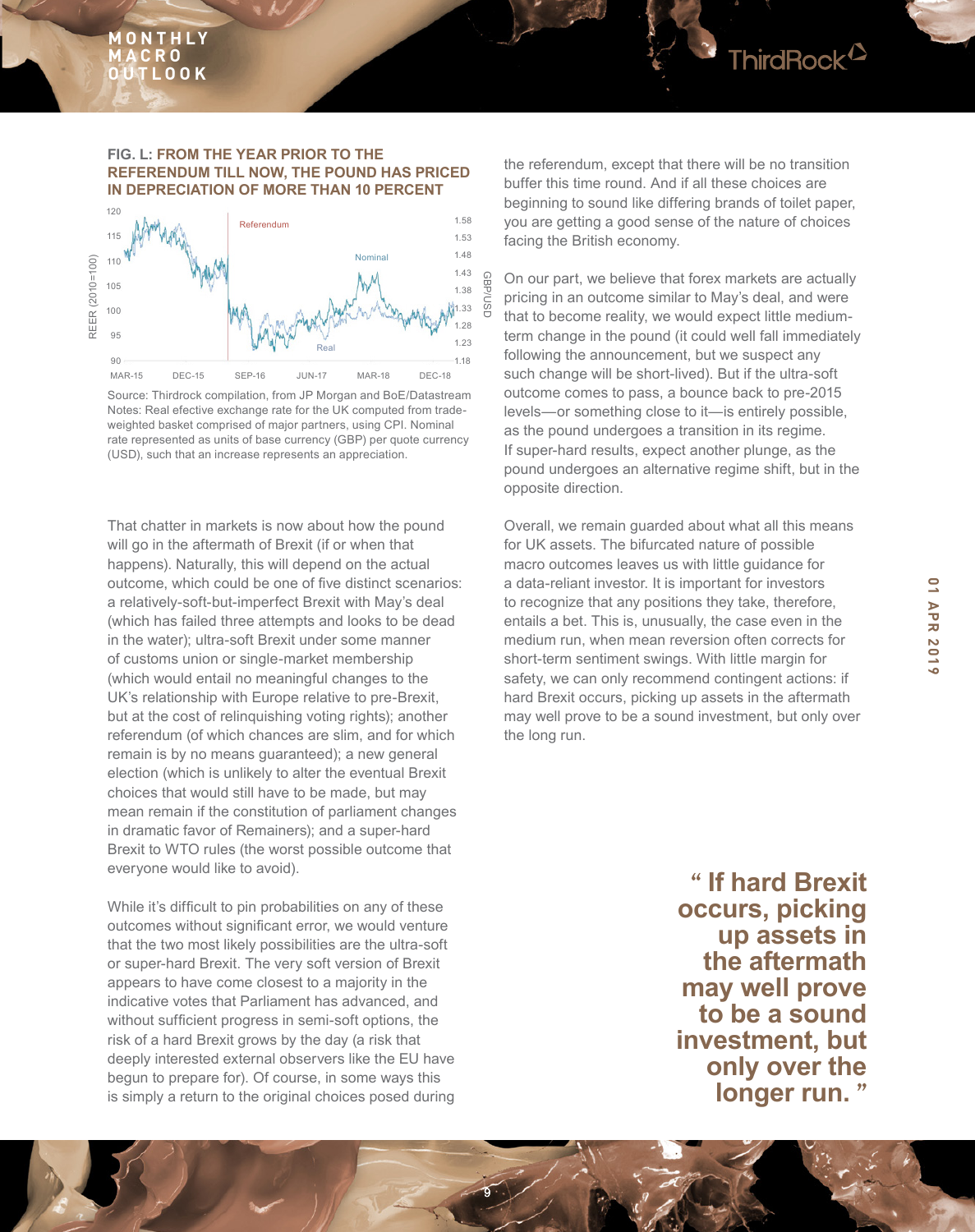# INVESTMENT TAKEAWAYS

Equity markets have continued their 2019 rebound and are exhibiting the sort of momentum-led resilience to all manner of macro or geopolitical risks. This sets them up for a sharper correction, although the ballast could remain for a while yet, given easier global monetary conditions (as discussed in this Outlook) and the likelihood that recessionary conditions—even if they were to visit—would almost certainly be delayed till 2020. In contrast, fixed income markets have been much more circumspect, and the inversion of the normally-reliable 3-month/10-year spread—were it to persist—would be another corroborating signal for a recession next year (assuming the inversion persists for at least a quarter, the typical lag between recession and inversion averages a year). Our decision to hold gold, as well as some TIPS, as hedges is looking increasingly sound. Among equity markets, EMs (especially those in Asia) remain attractive to us, although gains in Brazilian and Chinese equities have reversed of late. Still, we retain our Chinese A-share exposure, in the belief that the asset class will only gain in importance over time. We also continue with our rotation away from U.S. technology and consumer discretionary, toward defensive sectors.

*The author Jamus Lim is Economist at Thirdrock Capital. A former lead economist at Abu Dhabi Investment Authority and senior economist at the World Bank, Jamus is also currently an Associate Professor at ESSEC Business School in Singapore.*

> **" We retain our Chinese A-share exposure, in the belief that the asset class will only gain in importance over time, and continue our rotation toward defensive sectors in the U.S. "**

ThirdRock<sup>2</sup>



**01 APR 2019**

 $\overline{a}$ 

**APR 2019**